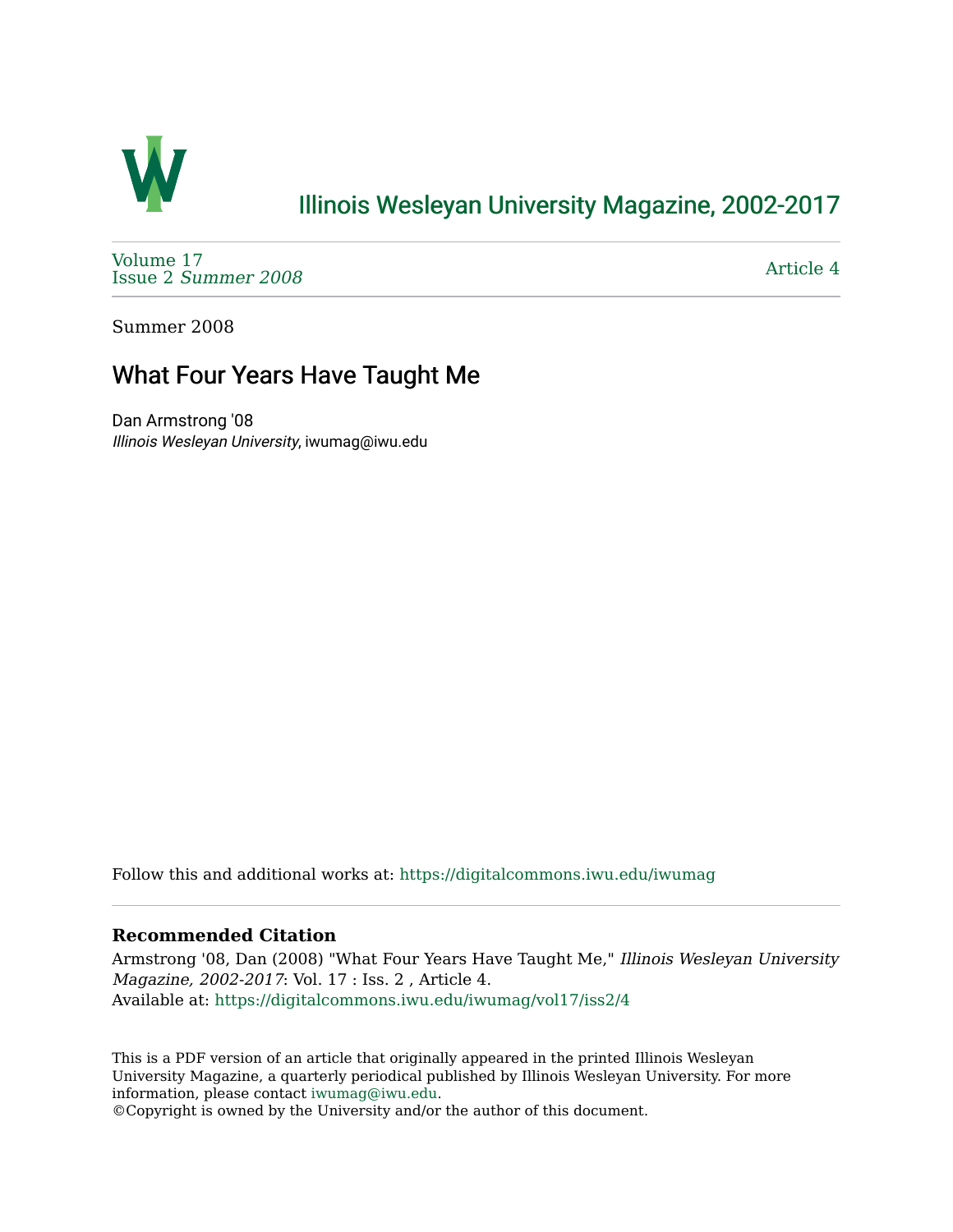**What Four Years Have Taught Me**

**A new graduate offers some hard-earned wisdom to future Wesleyan students.** 

**Story by DAN ARMSTRONG '08**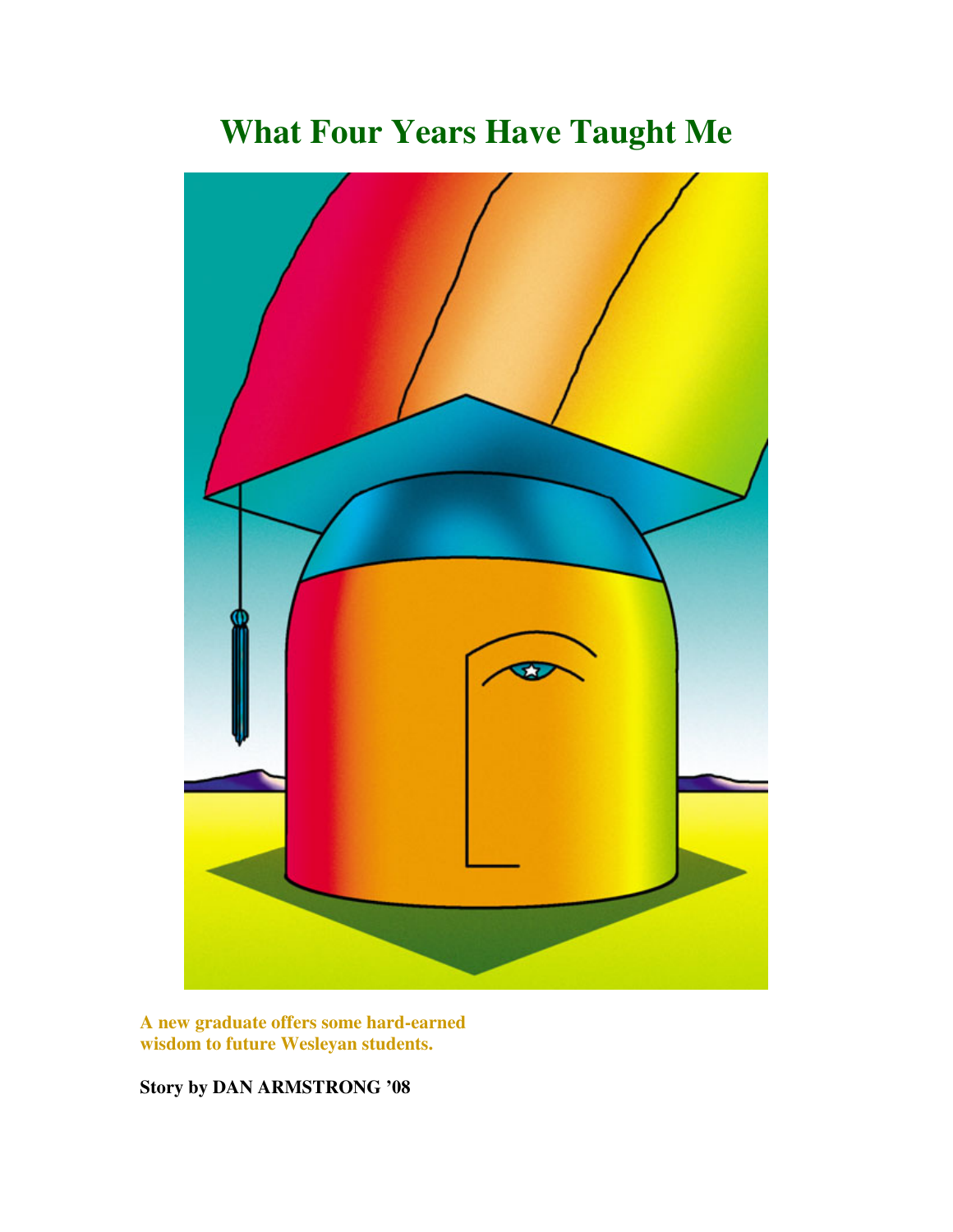Whew! Just got out of another job interview. One yesterday in a downtown Chicago high-rise, a phone interview over my lunch break and another one this afternoon in the suburbs.

It's tough being a new college grad. And expensive. I took the train up here from Bloomington — a \$50 round trip. (That's still probably cheaper than driving these days.) But that's on top of the new shirt, tie, briefcase, padfolio and binders I had to buy, as well as paper, printing and mailing costs for about a million copies of my resume.

If I'd known four years ago what it's like now, I would've done some things differently.

First, I would have listened to those people who were trying to tell me precisely what life is like after graduation. *But no,* I thought, *why listen to them? They've only lived through it already. What would they know? No, I'm a college freshman. I can blaze my own trail.*

That plan might have worked out okay, if my own trail didn't connect after about five steps in any direction to the well-worn path leading to my waiting, comfortable bed. As soon as I arrived at school, professors, siblings and friends all warned me not to nap all the time and to *get involved.* Still, I thought I'd be fine relying merely on my wits and intelligence.

College kids the world over will expound upon the wonders of the afternoon nap. There's no better way, they'll tell you, to put off writing that 20-page paper for a few more hours.

But they're wrong, I've discovered. There are many better ways.

To begin with, there's actually *going* to that class whose syllabus told you that paper was due tomorrow when you accidentally glanced at it, mistaking it in your post-nap daze for a First Wok menu.

But getting into the classroom is just the beginning of the battle. It's what you do once you're there that's the important part. If, freshman year, I had spent half the energy I undoubtedly had stored up from all those naps on listening and participating in class discussions, I might have actually learned something — maybe even what to do with the rest of my life.

I guess the problem really boils down to a lack of confidence. Here I came into this school, surrounded by so many capable students and faculty, every one of them seemingly on a determined path to happiness and success. I felt lost in the mix. I wasn't sure what to major in, what career path to forge or what classroom my Gateway seminar was in. But as it turns out, most of those seemingly sure and confident students around me were, and some still are, in the same boat.

IWU Admissions is selective. Everyone who gets in is smart. If you got in, you're smart. And chances are you had more than a little success in your endeavors outside the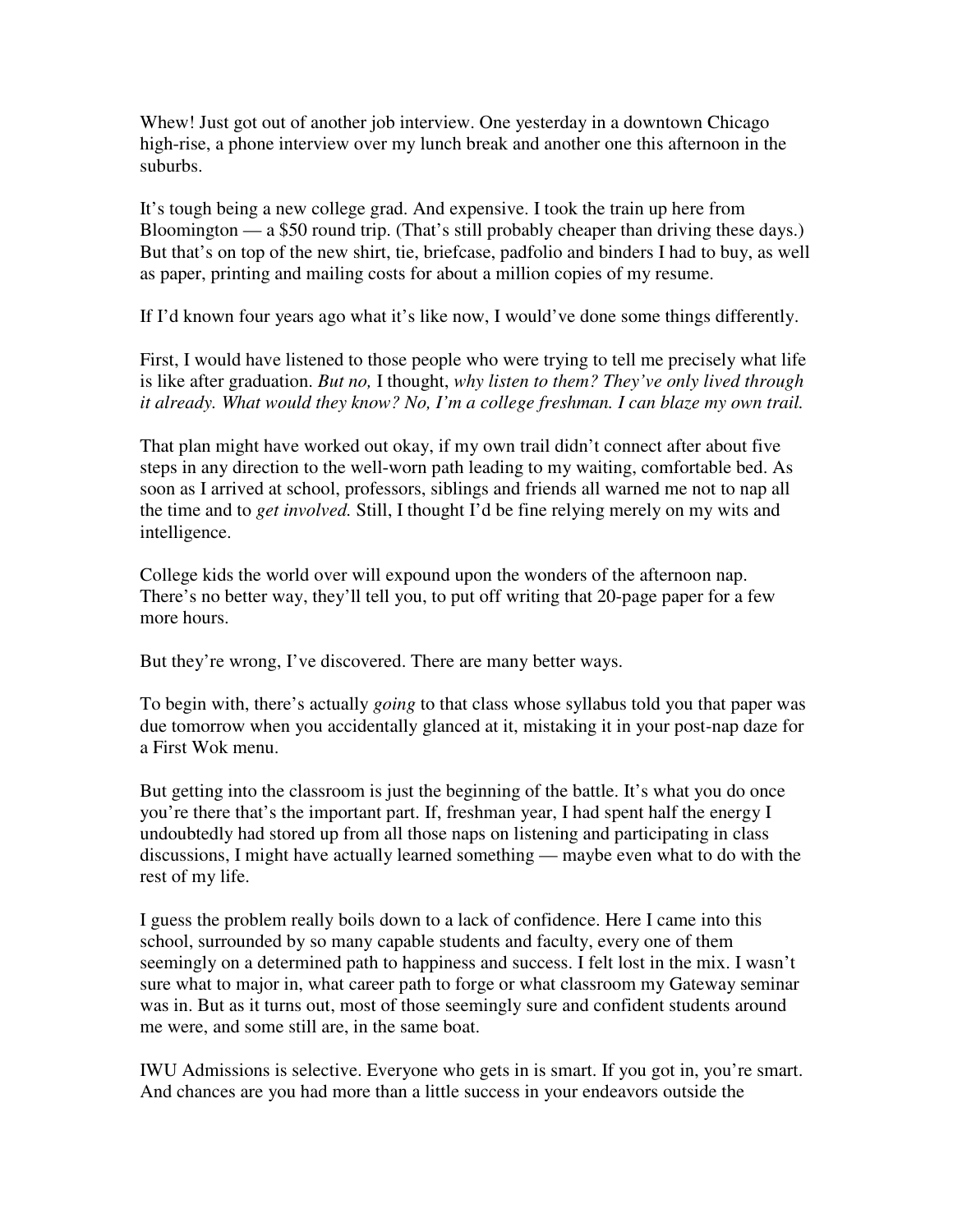classroom as well. You're capable of doing great things. If you weren't, you wouldn't be coming here. But that doesn't mean you have to do everything on your own.

Those same wise counselors, professors and friends told me it was fine to take some time when you get to college to really figure out what you want to do. They were right. Even at a small school like ol' IWU, there's an almost overwhelming number of options for majors, classes, extracurriculars and other opportunities. And it takes time to sort through them and figure out what will suit and help you the most.

The part I failed to understand, though, was that all the time in the world won't help you if you don't put some effort into figuring it out. Your perfect life path probably won't just come to you in a dream (which is unfortunate, because then all those naps might actually come in handy). You've got to go to class, join some clubs and spend some time doing things to figure out what you do and don't like.

I was lucky. Because my writing had been encouraged throughout high school, and because of my interest in sports, I started writing for the student newspaper, *The Argus,* my freshman year. I figured that writing game stories was a good way to stay in touch with my inner athlete without enduring the demanding practice and playing schedule of a college athlete.

Working for *The Argus* helped me figure out that writing was something I could use in the real world. It also inspired me to take an English class for one of my general education credits during sophomore year. Now there's a good piece of advice: If you're not sure what you want to do, take a lot of your required general education classes freshman year in various fields. If something catches your interest, run with it. If it does the opposite, run away from it.

It's through campus organizations that you can build some of the best and most beneficial relationships during your time at Illinois Wesleyan. Groups of people with common interests coming together regularly to exchange ideas — it doesn't get any better than that. Some of my fondest memories are of working alongside the other editors in the *Argus* office into the wee hours, trading opinions about school, politics and life.

And your group's faculty advisor is a great resource. There's a reason they have those letters before their names — they know what they're talking about. They have the knowledge (and chances are, a few connections) that will help you take the next step in your life after graduation.

The truth is, all faculty and school personnel are great resources. Use them. I waited until my junior year to walk over to the Career Center and ask about internships. Over the last year at my internship, in the public relations department of COUNTRY Financial, I've learned more about the real world than I did in any classroom — and made some money at the same time.